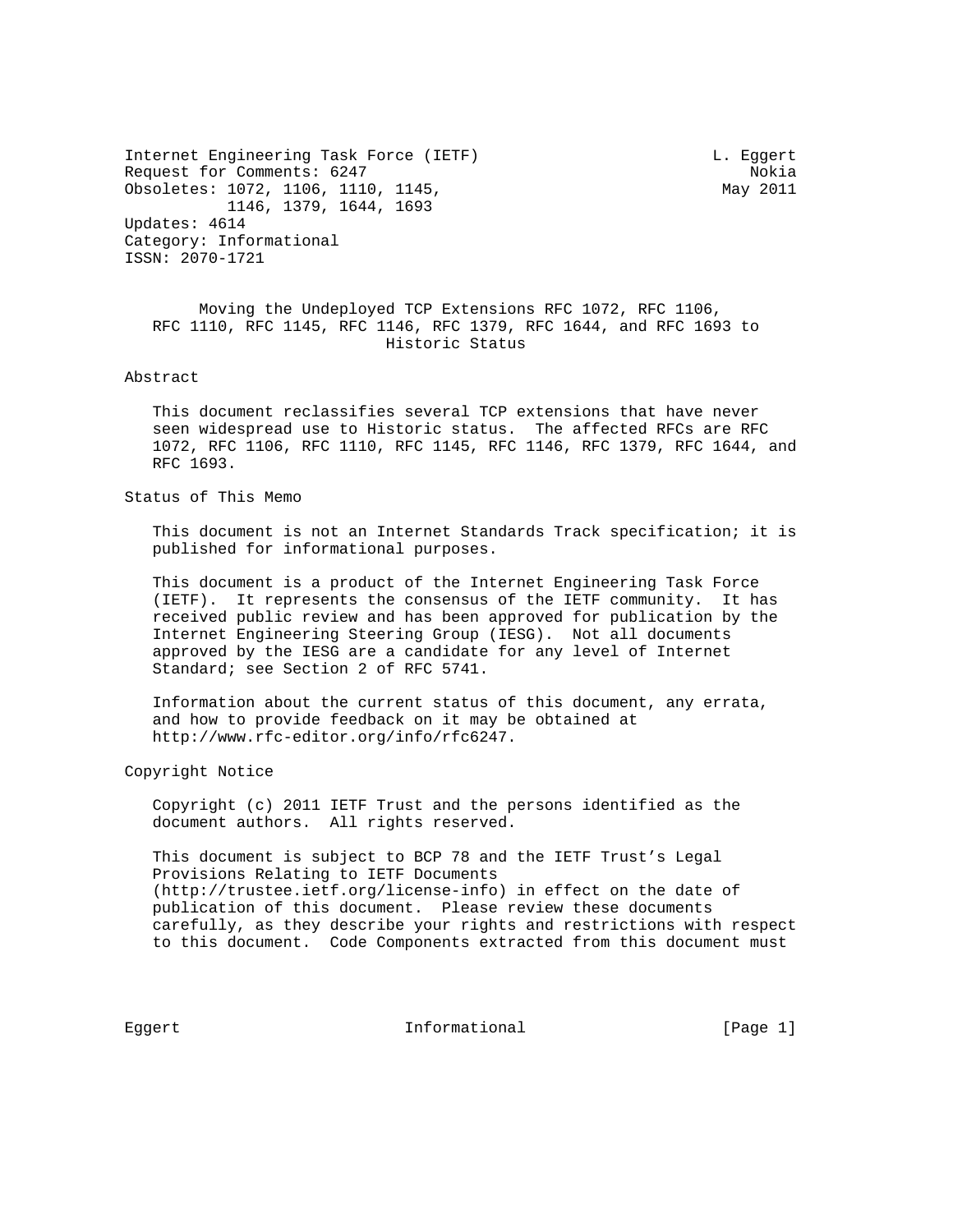include Simplified BSD License text as described in Section 4.e of the Trust Legal Provisions and are provided without warranty as described in the Simplified BSD License.

1. Introduction

 TCP has a long history, and several proposed TCP extensions have never seen widespread deployment. Section 5 of the TCP "roadmap" document [RFC4614] already classifies a number of TCP extensions as Historic and describes the reasons for doing so, but it does not instruct the RFC Editor and IANA to change the status of these RFCs in the RFC database and the relevant IANA registries. The sole purpose of this document is to do just that. Please refer to Section 5 of [RFC4614] for justification.

2. RFC Editor Considerations

 Per this document, the RFC Editor has changed the status of the following RFCs to Historic [RFC2026]:

- o [RFC1072] on "TCP Extensions for Long-Delay Paths"
- o [RFC1106] and [RFC1110] related to the "TCP Big Window and Nak Options"
- o [RFC1145] and [RFC1146] related to the "TCP Alternate Checksum Options"
- o [RFC1379] and [RFC1644] on "T/TCP -- Extensions for Transactions Functional Specification"
- o [RFC1693] on "An Extension to TCP : Partial Order Service"
- 3. IANA Considerations

 IANA has marked the TCP options 6, 7, 9, 10, 11, 12, 13, 14, and 15 documented in [RFC1072], [RFC1146], [RFC1644], and [RFC1693] as "obsolete" in the "TCP Option Kind Numbers" registry [TCPOPTREG], with a reference to this RFC.

4. Security Considerations

 As mentioned in [RFC4614], the TCP Extensions for Transactions (T/TCP) [RFC1379][RFC1644] are reported to have security issues [DEVIVO].

Eggert 1nformational 1999 [Page 2]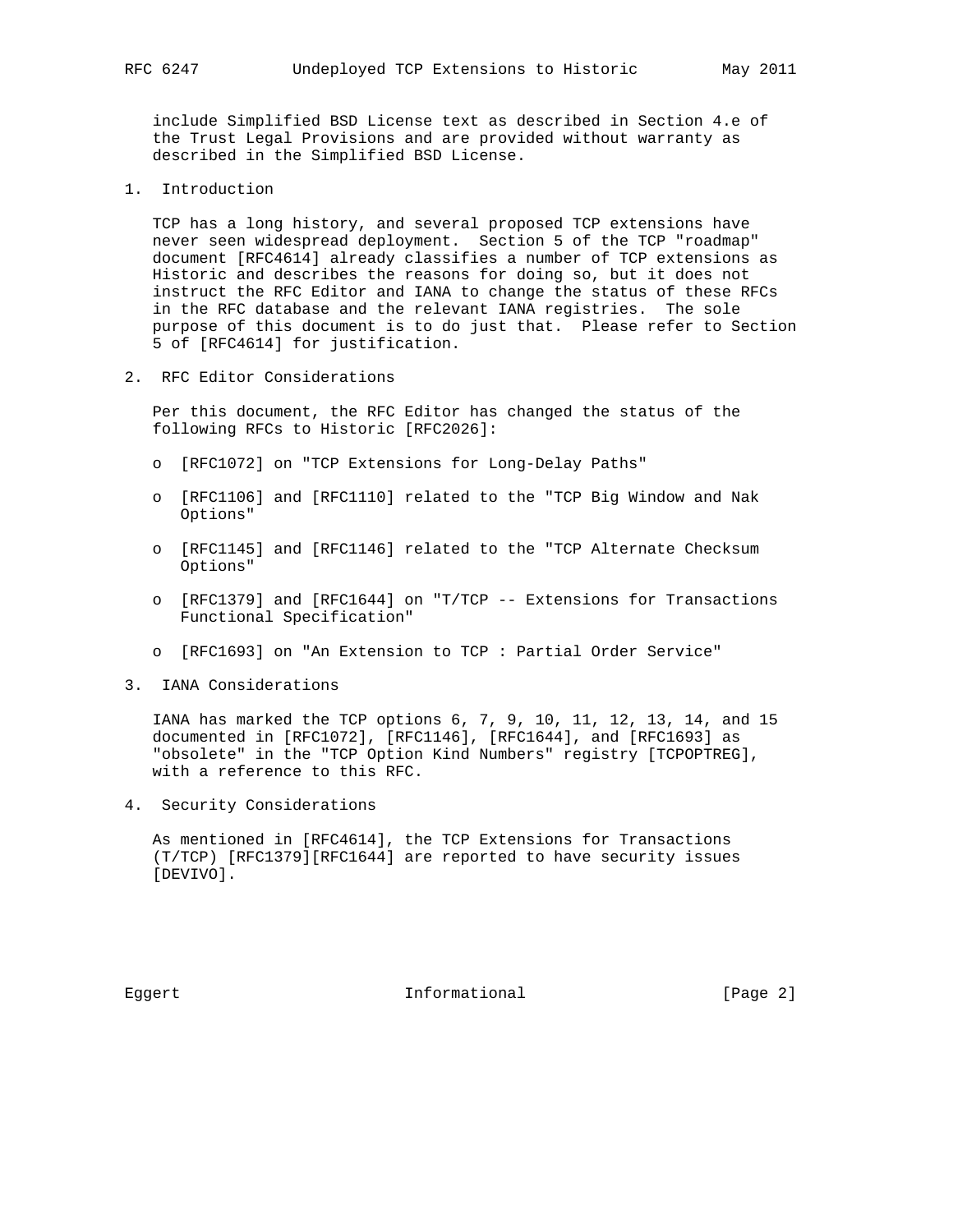5. Acknowledgments

 Lars Eggert is partly funded by [TRILOGY], a research project supported by the European Commission under its Seventh Framework Program.

- 6. References
- 6.1. Normative References
	- [RFC1072] Jacobson, V. and R. Braden, "TCP extensions for long delay paths", RFC 1072, October 1988.
	- [RFC1106] Fox, R., "TCP big window and NAK options", RFC 1106, June 1989.
	- [RFC1110] McKenzie, A., "Problem with the TCP big window option", RFC 1110, August 1989.
	- [RFC1145] Zweig, J. and C. Partridge, "TCP alternate checksum options", RFC 1145, February 1990.
	- [RFC1146] Zweig, J. and C. Partridge, "TCP alternate checksum options", RFC 1146, March 1990.
	- [RFC1379] Braden, B., "Extending TCP for Transactions -- Concepts", RFC 1379, November 1992.
	- [RFC1644] Braden, B., "T/TCP -- TCP Extensions for Transactions Functional Specification", RFC 1644, July 1994.
	- [RFC1693] Connolly, T., Amer, P., and P. Conrad, "An Extension to TCP : Partial Order Service", RFC 1693, November 1994.
	- [RFC4614] Duke, M., Braden, R., Eddy, W., and E. Blanton, "A Roadmap for Transmission Control Protocol (TCP) Specification Documents", RFC 4614, September 2006.

## 6.2. Informative References

- [DEVIVO] de Vivo, M., de Vivo, G., Koeneke, R., and G. Isern, "Internet Vulnerabilities Related to TCP/IP and T/TCP", ACM SIGCOMM Computer Communications Review (CCR), Vol. 29, No. 1, January 1999.
- [RFC2026] Bradner, S., "The Internet Standards Process -- Revision 3", BCP 9, RFC 2026, October 1996.

Eggert 1nformational [Page 3]